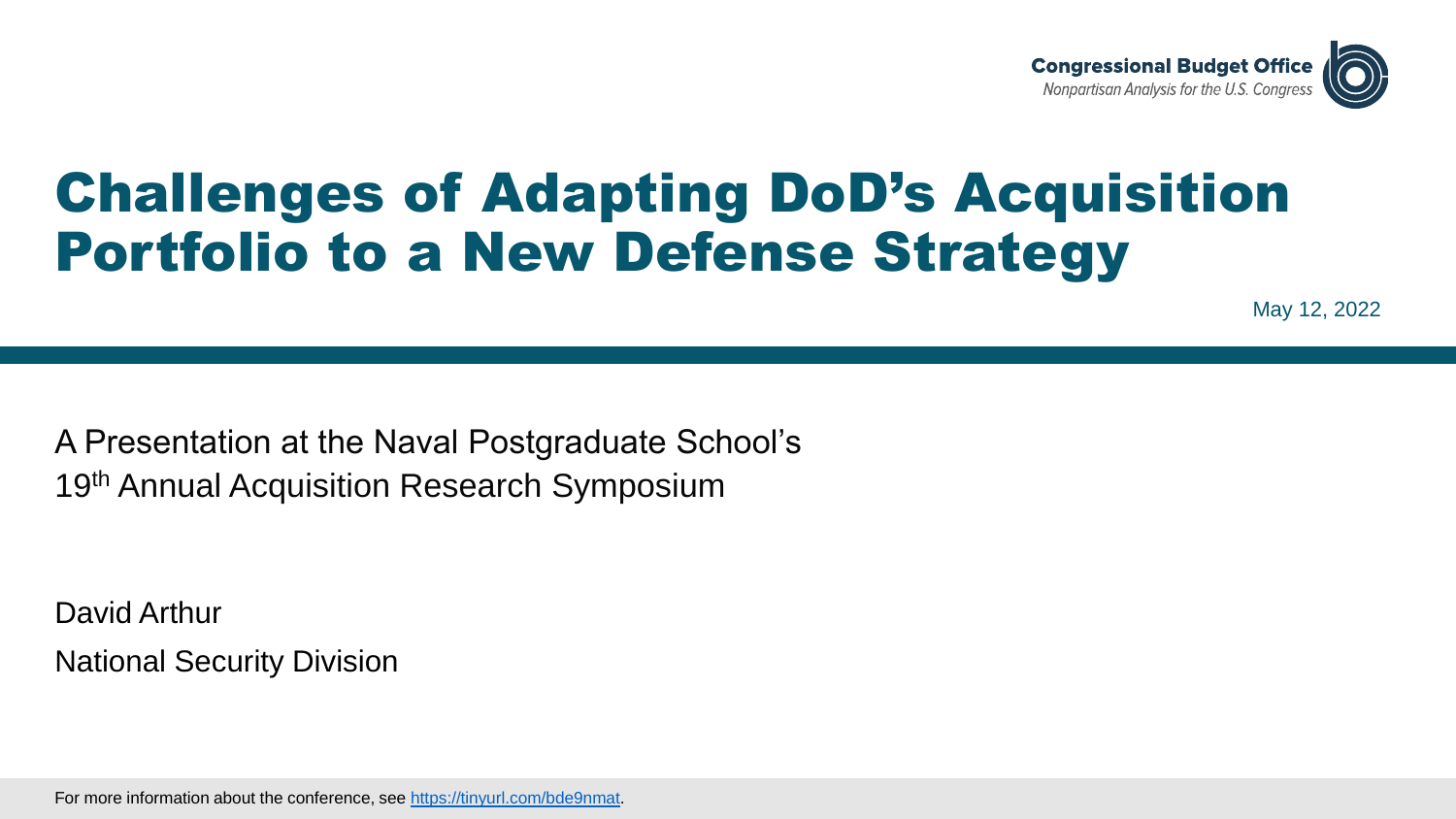### Potential Acquisition Challenges

If the Department of Defense (DoD) made major changes in strategy, history suggests that two types of challenges could be faced:

**Funding-based challenges:** Funding could be needed to develop and procure weapons befitting the new strategy; funding would also be needed to ensure that today's force continues to have the weapons it needs to meet immediate missions.

**Knowledge-based challenges:** Information would be needed to determine what new weapons to pursue and learn how to build them.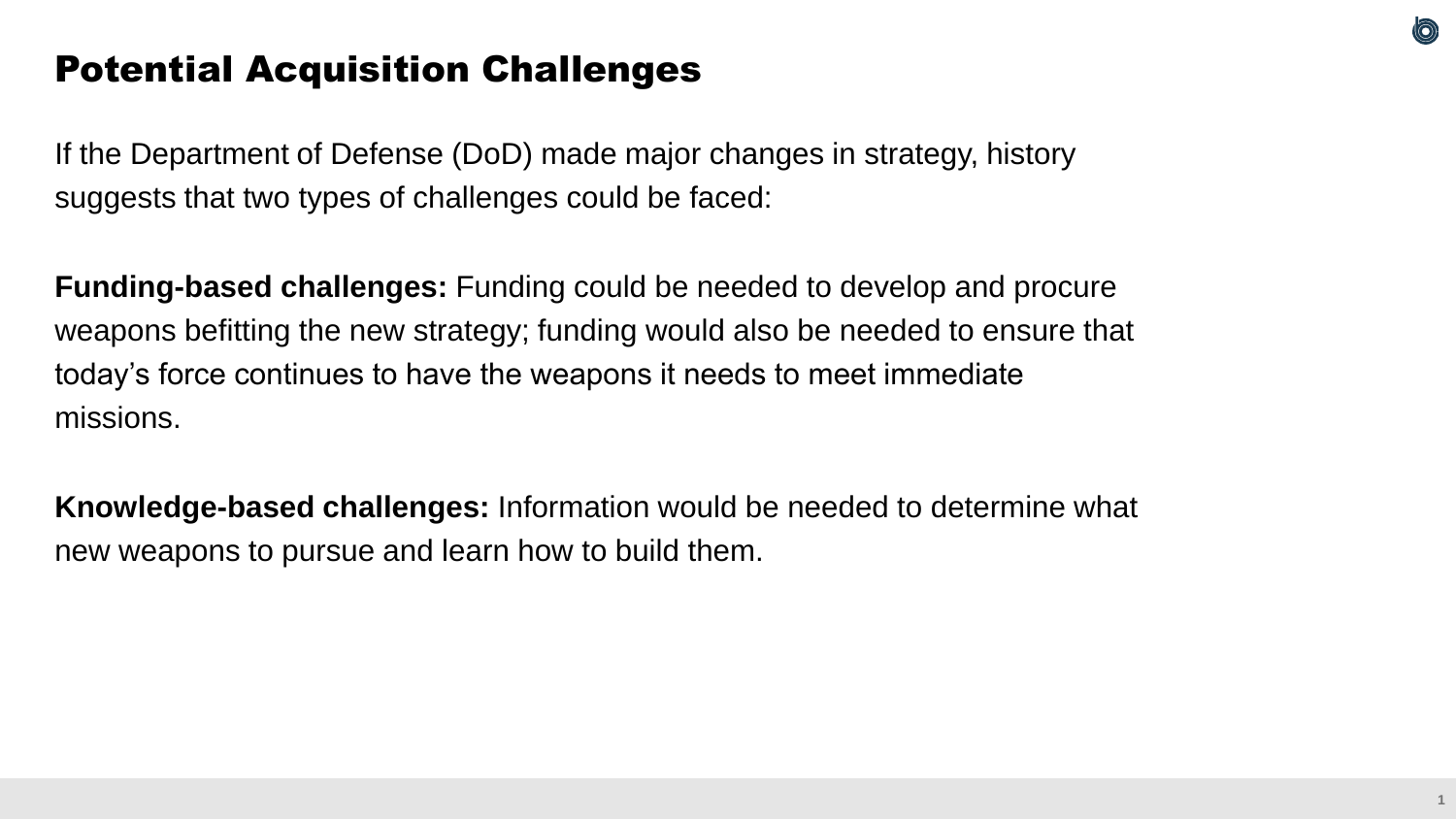## Competition for Funding

Deficits and the national debt may limit federal budgets in the future.

Within the federal budget, DoD competes with mandatory programs (such as Medicare, Medicaid, and much of the Department of Veterans Affairs), non-defense discretionary programs, and interest on the national debt.

Within DoD's total budget, acquisition competes for funding with other defense costs (such as military personnel and operation and maintenance).

Within DoD's acquisition budget, individual programs compete in the following ways:

- Between and within service branches,
- Between warfighting domains, and
- Between existing systems and systems in development.



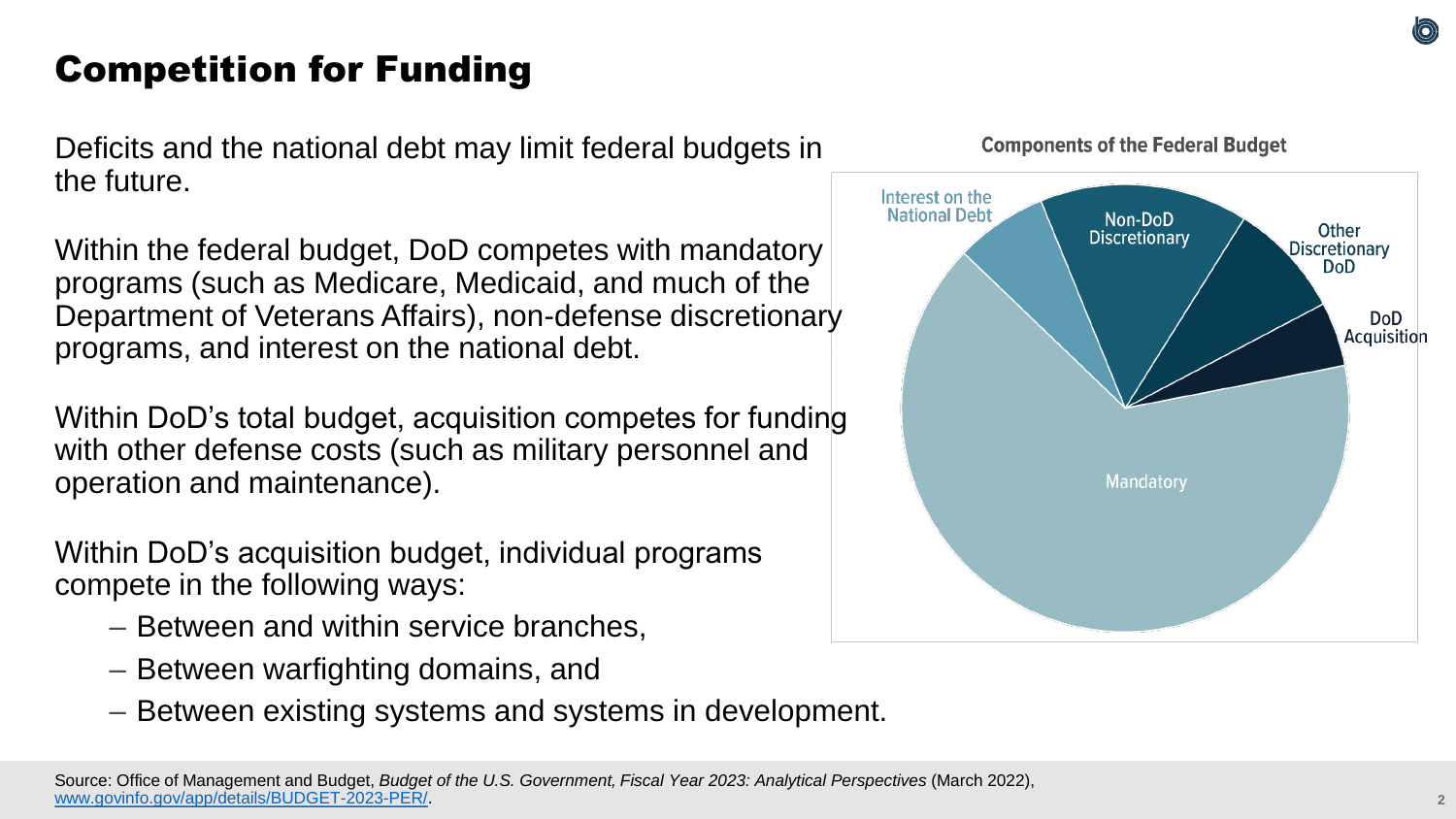### Funding Pressure from Outside DoD



**Total Deficits, Primary Deficits, and Net Interest** 

#### Federal Debt Held by the Public, 1940 to 2031 Percentage of GDP

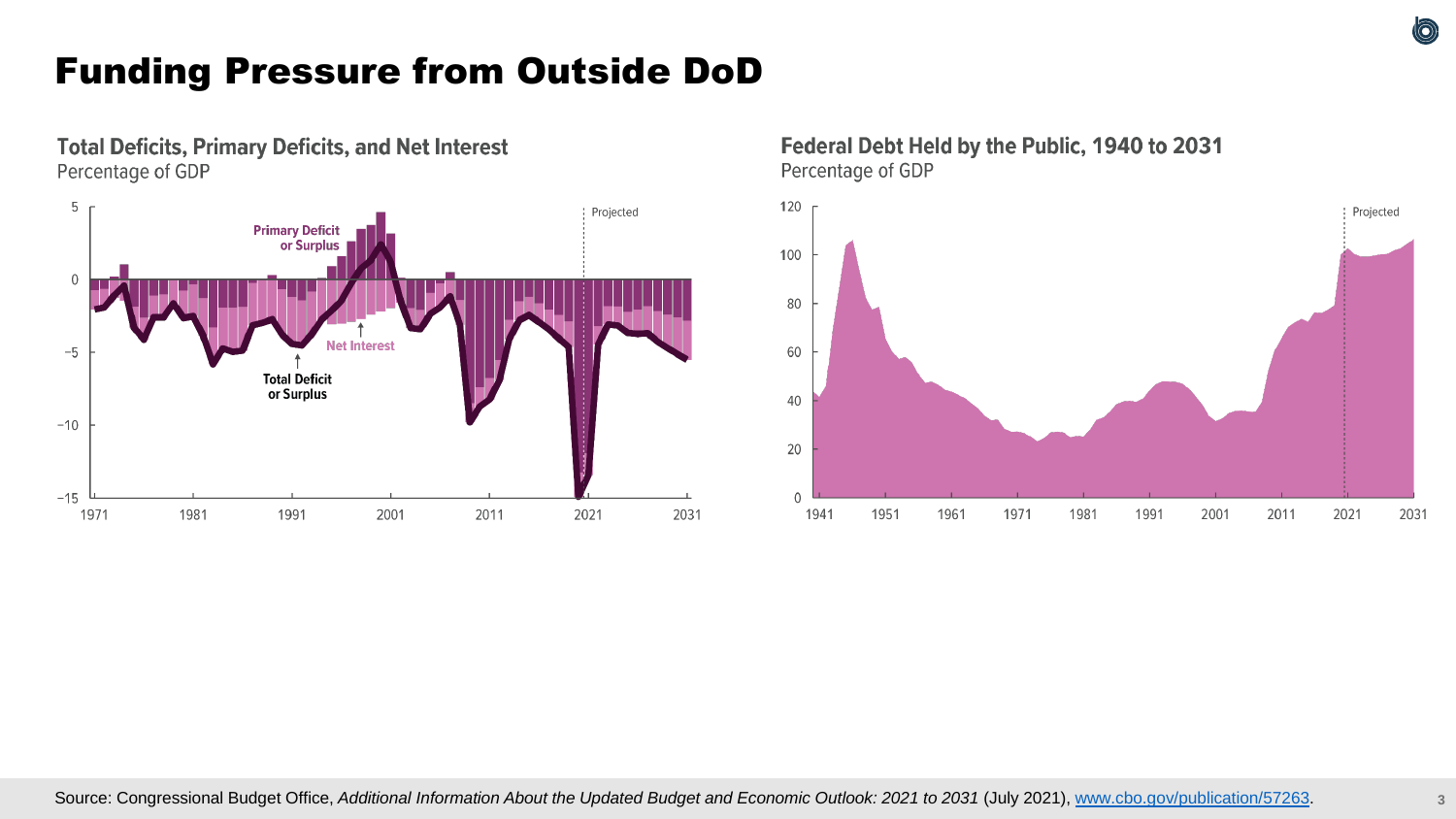### Funding Pressure from Other Parts of DoD's Budget

DoD's Costs for Operation and Support, Acquisition, and Infrastructure, 1980 to 2031 **Billions of 2022 Dollars** 



Operation and support (military personnel and operation and maintenance) costs steadily grow above the rate of inflation.

Projections of acquisition costs typically exhibit a sharp increase just beyond DoD's published planning horizon.

This chart is based on DoD's 2022 budget request, the 2021 Future Years Defense Program, and inflation projections as of January 2021. It does not reflect appropriations enacted for 2022 or more recent inflation data.

 $\circledcirc$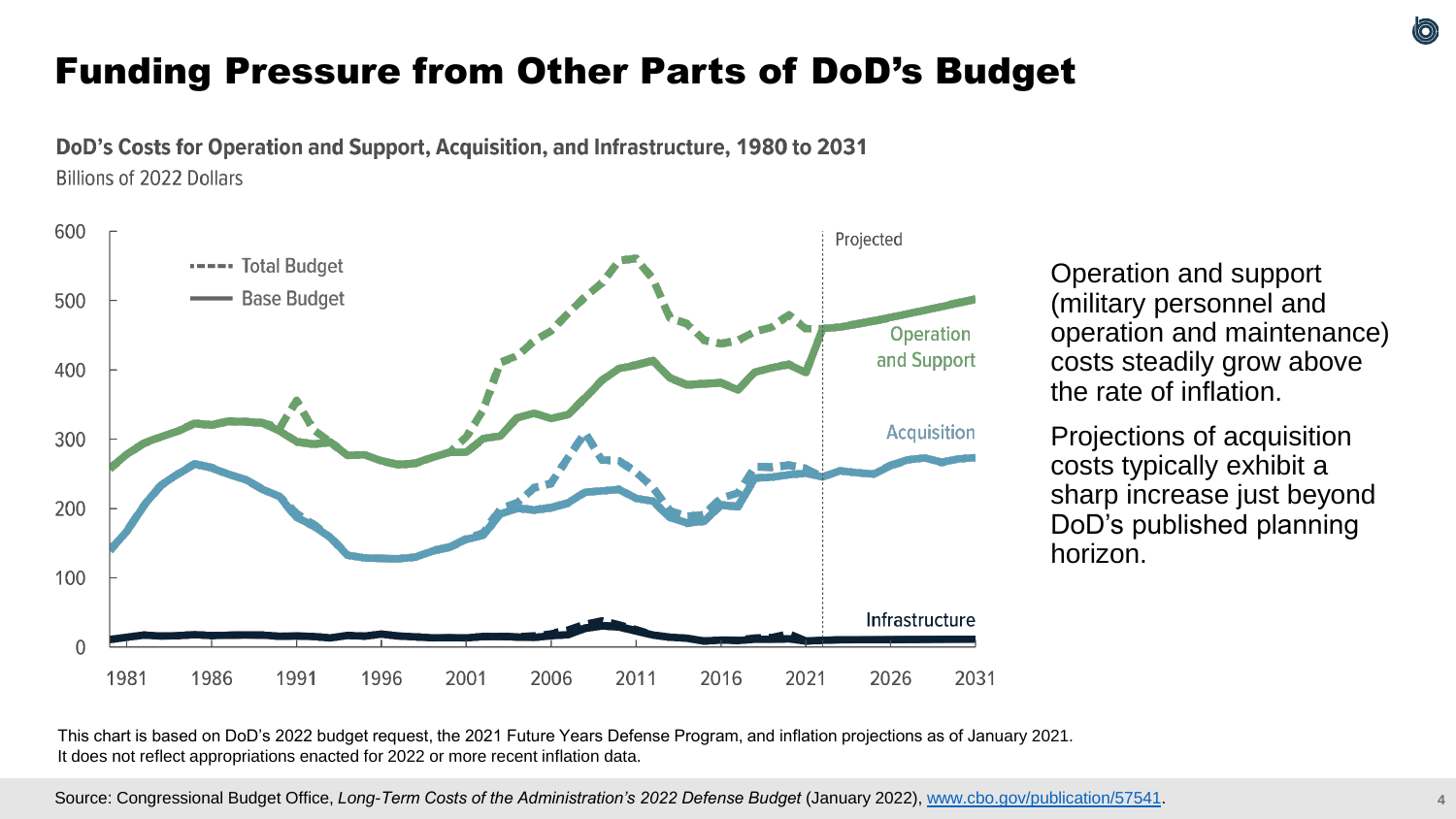### Funding Pressure within DoD's Acquisition Budget

DoD's Acquisition Costs, by Military Department, 2010 to 2031

Billions of 2022 Dollars



CBO's projections usually indicate an "acquisition bowwave"—a sharp increase in costs just beyond the fiveyear plan published by DoD.

The projection is based on DoD's 2022 budget request, the 2021 Future Years Defense Program, and inflation projections as of January 2021. It does not reflect appropriations enacted for 2022 or more recent inflation data.

Funding shown for the Air Force does not include approximately \$30 billion each year for activities not carried out by the department.

Source: Congressional Budget Office, *Long-Term Costs of the Administration's 2022 Defense Budget* (January 2022), [www.cbo.gov/publication/57541.](http://www.cbo.gov/publication/57541)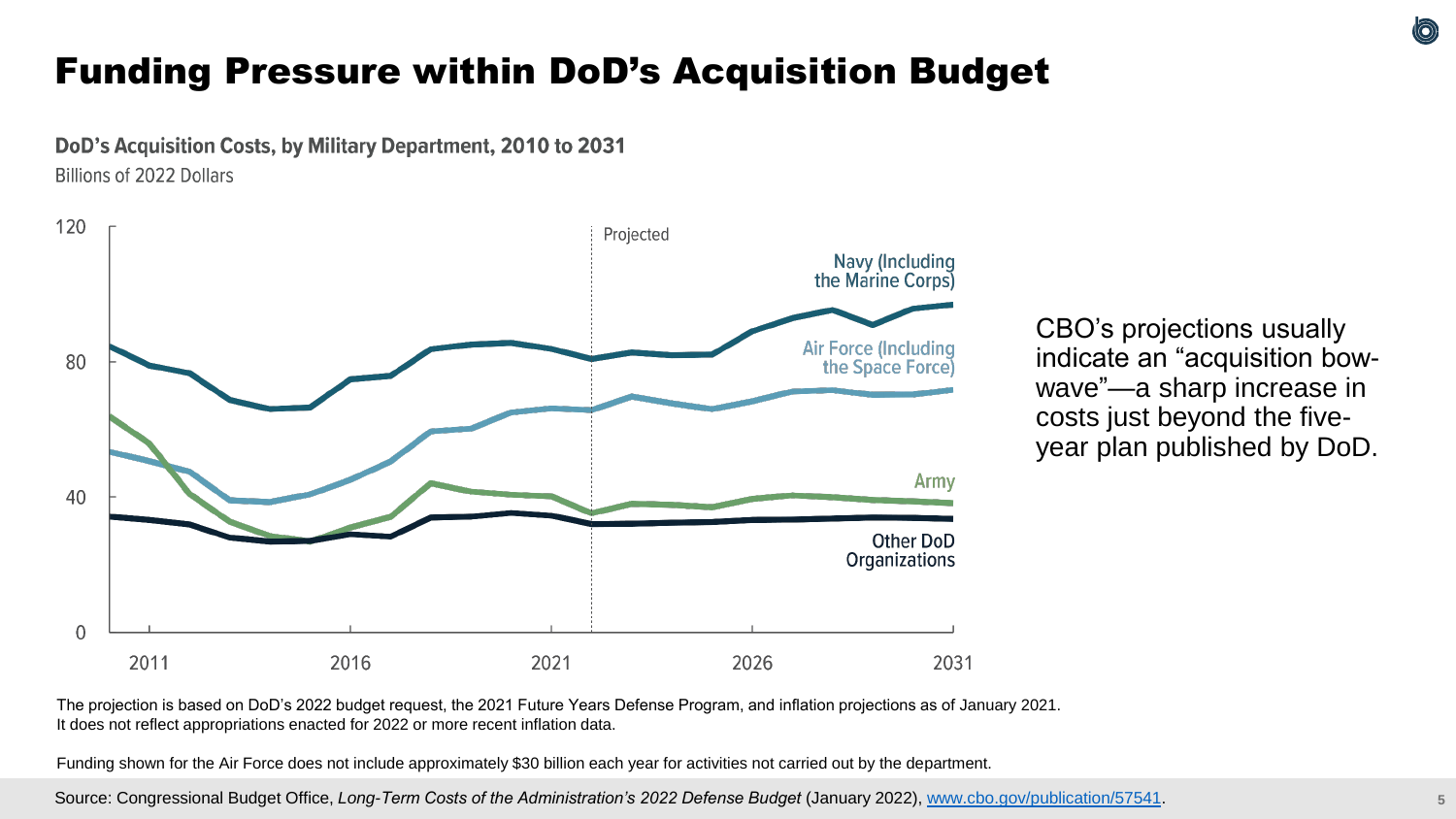### Knowledge-Based Challenges

Study and experimentation could be needed to develop new force structures and doctrines.

Habits of thought developed over years or decades of immersion in the old strategy would need to be overcome.

DoD would need to determine which existing systems already fit or could be adapted to a new strategy and which systems should be cancelled or retired.

Programs for new equipment could require a period of research, development, test and evaluation (RDT&E).